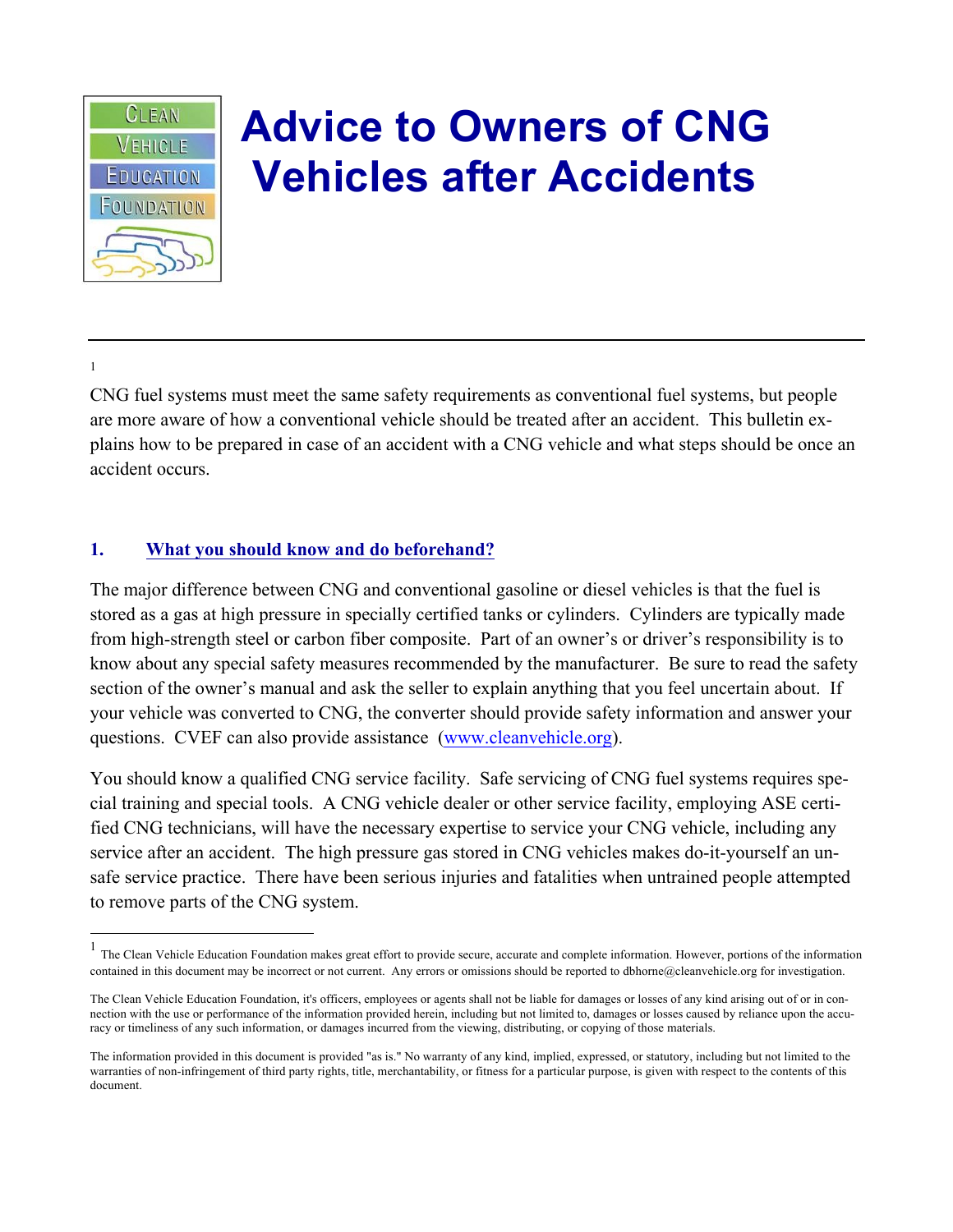As noted on the federal label on the cylinder, a CNG cylinder should be inspected every 36 months or 36,000 miles -- or after an accident or fire. CNG cylinders are designed to be extremely and durable in order to contain very high-pressure gas, but can be damaged in an accident. As mentioned, special training is necessary to determine whether visible damage has made the cylinder unsafe. A qualified service facility, employing certified inspectors, can perform this evaluation.

## **2. After an Accident:**

**Was it an "accident"?** Three different types of accident damage are considered here: collisions; chemical spills; and fires. A single accident may involve all three types of damage. Running over an obstruction, such as a curb, or debris in the road can damage cylinders that are located below the vehicle and should be considered an accident.

**Call a Fireman?** Is there an odor of natural gas? If there is, there is likely a leak in the fuel system and fire fighters should be summoned. Just as if gasoline were spilled.

**Make sure responders know it's a CNG vehicle?** Always notify any emergency first responders that the vehicle is powered by CNG. Firefighters have been trained in the different techniques necessary with alternative fuel vehicles, but may not notice the CNG diamond label on the rear of the vehicle. Make sure to share what you know in order to keep them safe.



**Could the CNG system be damaged?** Important questions to ask yourself are:

- 1. Did the collision damage the bodywork or chassis close to the CNG cylinders?
- 2. Is there damage to the cylinder covers?
- 3. Is there damage near the fuel lines?
- 4. Is there any evidence of fire damage near the cylinders? Cylinders are equipped with special heat-activated relief devices that will empty the cylinder in a severe fire, but each cylinder has its own relief devices not all cylinders may have been vented.
- 5. Did the accident involve damaging a battery near the cylinders (whether the battery is in the CNG vehicle or in the colliding vehicle)? Battery acid can damage cylinders.
- 6. Must the vehicle be towed?

If any of these conditions are present the vehicle should be transported to a qualified CNG service facility without delay for inspection and so the fuel can be safely remove. It is not safe to store a damaged vehicle with possibly damaged cylinders or fuel lines until the fuel has been removed. DO NOT TRY TO VENT THE FUEL YOURSELF since special procedures and equipment are required. If the vehicle has an accessible manual fuel shutoff AND YOU ARE TRAINED TO USE IT, shut off the fuel supply from the cylinders to the rest of the CNG system. This will prevent any significant leakage